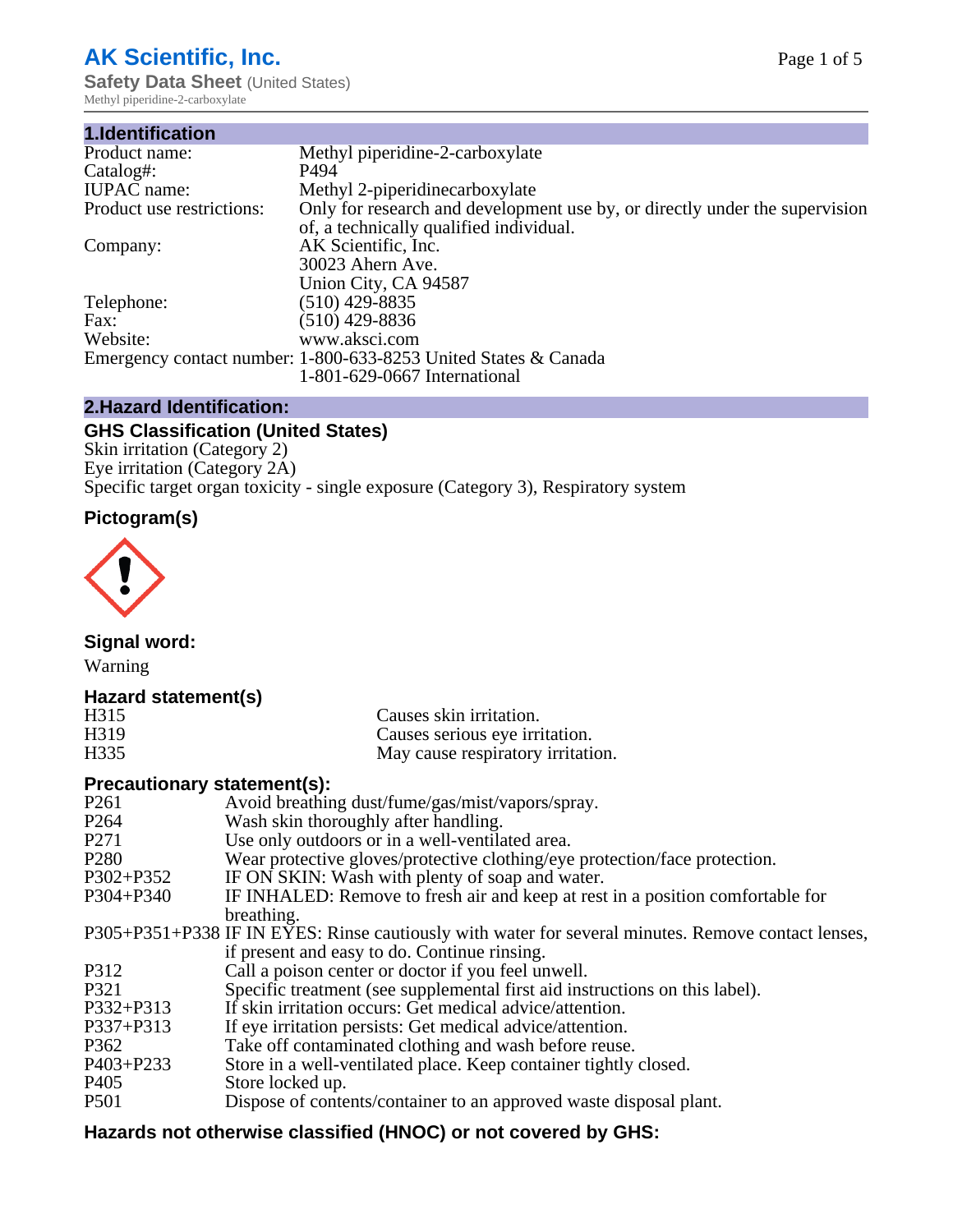#### None

#### **3.Composition/Information on Ingredients**

CAS#: 41994-45-0 Purity: 98% (GC)<br>EC: Not availal

Synonyms: Not available. Not available.

## **4. First Aid Measures**

**General Information:** Immediately remove any clothing contaminated by the product. Move out of dangerous area. Consult a physician and show this safety data sheet.

**Inhalation:** Move person to fresh air. If not breathing, give artificial respiration. If breathing is difficult, give oxygen. Obtain medical aid.

**Skin contact:** Immediately flush skin with running water for at least 15 minutes while removing contaminated clothing and shoes. Wash clothing before reuse. Obtain medical aid immediately. **Eye contact:** Immediately flush open eyes with running water for at least 15 minutes. Obtain medical aid immediately.

**Ingestion:** Do NOT induce vomiting without medical advice. Rinse mouth with water. Never administer anything by mouth to an unconscious person. Obtain medical aid immediately.

**Most important symptoms and effects, both acute and delayed:** No further information available. Please see sections 2 and 11.

**Indication of any immediate medical attention and special treatment needed:** No further information available.

## **5. Fire Fighting Measures**

**Suitable extinguishing media:** Use water spray, dry chemical, carbon dioxide, or chemical foam. **Specific hazards arising from the chemical:** Carbon oxides, Nitrogen oxides.

**Advice for firefighters:** As in any fire, wear a NIOSH-approved or equivalent, pressure-demand, self-contained breathing apparatus and full protective gear. During a fire, irritating and highly toxic gases may be generated by thermal decomposition or combustion.

## **6. Accidental Release Measures**

**Personal precautions, protective equipment and emergency procedures:** Wear protective equipment and keep unprotected personnel away. Ensure adequate ventilation. Remove all sources of ignition. Prevent further leak or spill if safe to do so. For personal protective equipment, please refer to section 8.

**Environmental precautions:** Do not let product enter drains, other waterways, or soil.

**Methods and materials for containment and cleaning up:** Prevent further leak or spill if safe to do so. Vacuum, sweep up, or absorb with inert material and place into a suitable disposal container. Consult local regulations for disposal. See section 13 for further disposal information.

## **7. Handling and Storage**

**Precautions for safe handling:** Avoid contact with skin, eyes, and personal clothing. Wash hands thoroughly after handling. Avoid breathing fumes. Use only with adequate ventilation. Wear suitable protective clothing, gloves, and eye/face protection. Keep away from sources of ignition. Minimize dust generation and accumulation. Keep container tightly closed. Open and handle container with care. Do not eat, drink, or smoke while handling.

**Conditions for safe storage, including any incompatibilities:** Store in a tightly-closed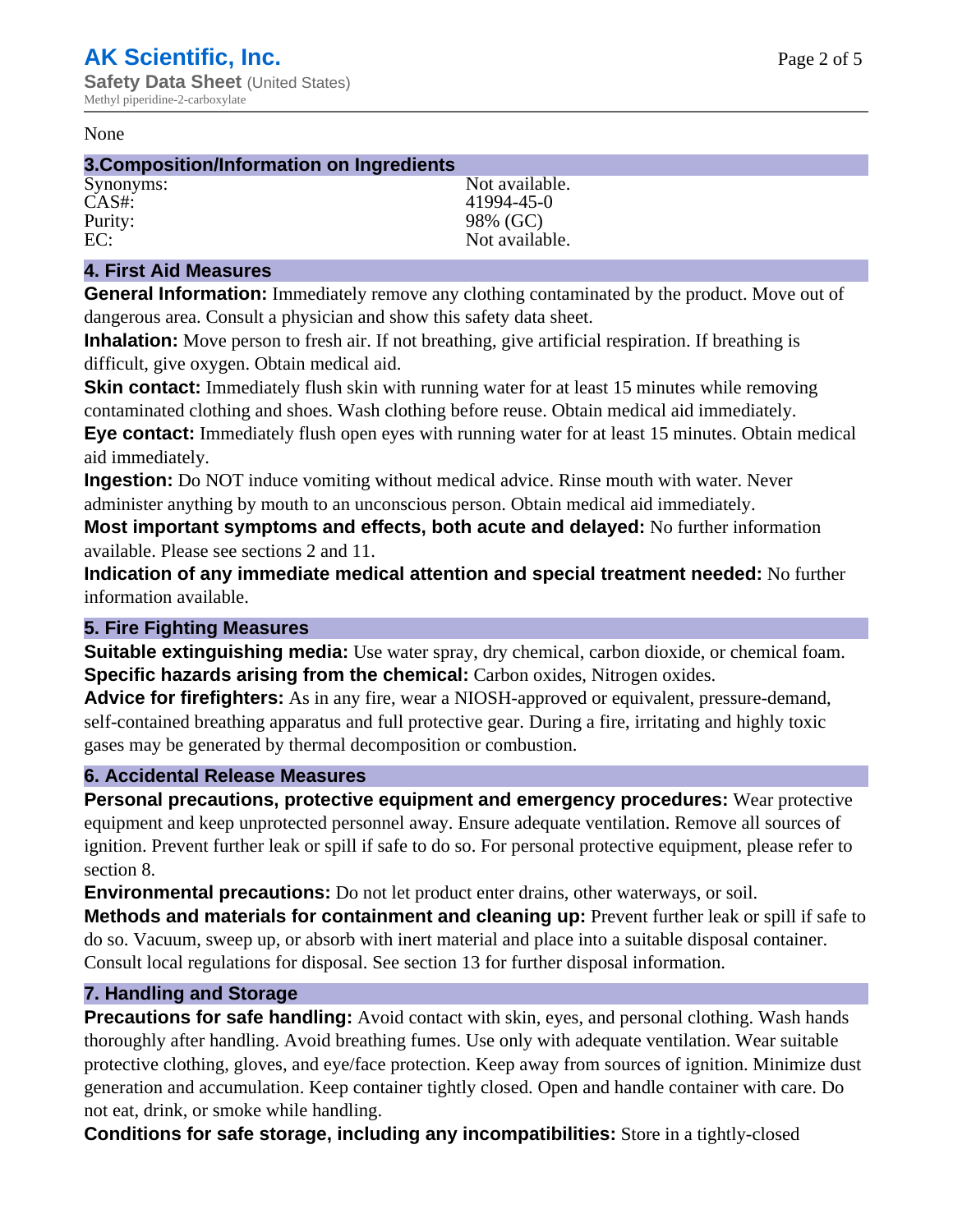container when not in use. Store in a cool, dry, well-ventilated area away from incompatible substances. Keep away from sources of ignition. ,Store long-term in a cool, dry place.

## **8. Exposure Controls/Personal Protection**

#### **Exposure limits:**

| <b>OSHA PEL:</b>  | Not available. |
|-------------------|----------------|
| NIOSH REL:        | Not available. |
| <b>ACGIH TLV:</b> | Not available. |

**Appropriate engineering controls:** Avoid contact with skin, eyes, and clothing. Wash hands before breaks and immediately after handling the product. Facilities storing or utilizing this material should be equipped with an eyewash fountain. Use adequate general and local exhaust ventilation to keep airborne concentrations low.

#### **Personal protection**

| Eyes:        | Based on an evaluation of the eye or face hazards present, wear chemical splash-resistant<br>safety glasses or goggles with side protection. A face shield may be appropriate in some |  |  |
|--------------|---------------------------------------------------------------------------------------------------------------------------------------------------------------------------------------|--|--|
|              | workplaces. Use eyewear tested and approved under appropriate government standards<br>such as OSHA 29 CFR 1910.133 or EU EN166.                                                       |  |  |
| Hands:       | Wear gloves selected based on an evaluation of the possible hazards to hands and skin,                                                                                                |  |  |
|              | the duration of use, the physical conditions of the workplace, and the chemical resistance                                                                                            |  |  |
|              | and physical properties of the glove material.                                                                                                                                        |  |  |
|              | Skin and body: Protective clothing must be selected based on the hazards present in the workplace, the                                                                                |  |  |
|              | physical environment, the duration of exposure, and other factors. No fabric can provide                                                                                              |  |  |
|              | protection against all potential hazards; therefore it is important to select the appropriate                                                                                         |  |  |
|              | protective clothing for each specific hazard. At the minimum, wear a laboratory coat and                                                                                              |  |  |
|              | close-toed footwear.                                                                                                                                                                  |  |  |
| Respiratory: | Respirators are not a substitute for accepted engineering control measures such as<br>enclosure or confinement of the operation, general and local ventilation, and substitution      |  |  |
|              | of less toxic materials. When respiratory personal protective equipment is appropriate                                                                                                |  |  |
|              | based on an assessment of respiratory hazards in the workplace, use a NIOSH- or                                                                                                       |  |  |
|              | CEN-certified respirator.                                                                                                                                                             |  |  |

| 9. Physical and Chemical Properties |                               |  |  |
|-------------------------------------|-------------------------------|--|--|
| <b>Physical State:</b>              | Liquid                        |  |  |
| Molecular Formula:                  | C7H13NO2                      |  |  |
| Molecular Weight:                   | 143.18                        |  |  |
| Odor:                               | Not available.                |  |  |
| pH:                                 | Not available.                |  |  |
| <b>Boiling Point Range:</b>         | 193.8 $\degree$ C at 760 mmHg |  |  |
| Freezing/Melting Point:             | Not available.                |  |  |
| <b>Flash Point:</b>                 | Not available.                |  |  |
| <b>Evaporation Rate:</b>            | Not available.                |  |  |
| Flammability(solid,gas):            | Please see section 2.         |  |  |
| Explosive limits:                   | Not available.                |  |  |
| Vapor Pressure:                     | Not available.                |  |  |
| Vapor Density:                      | Not available.                |  |  |
| Solubility:                         | Not available.                |  |  |
| <b>Relative Density:</b>            | Not available.                |  |  |
| Refractive Index:                   | Not available.                |  |  |
| Volatility:                         | Not available.                |  |  |
| <b>Auto-ignition Temperature:</b>   | Not available.                |  |  |
| <b>Decomposition Temperature:</b>   | Not available.                |  |  |
| <b>Partition Coefficient:</b>       | Not available.                |  |  |
|                                     |                               |  |  |

# **10. Stability and Reactivity**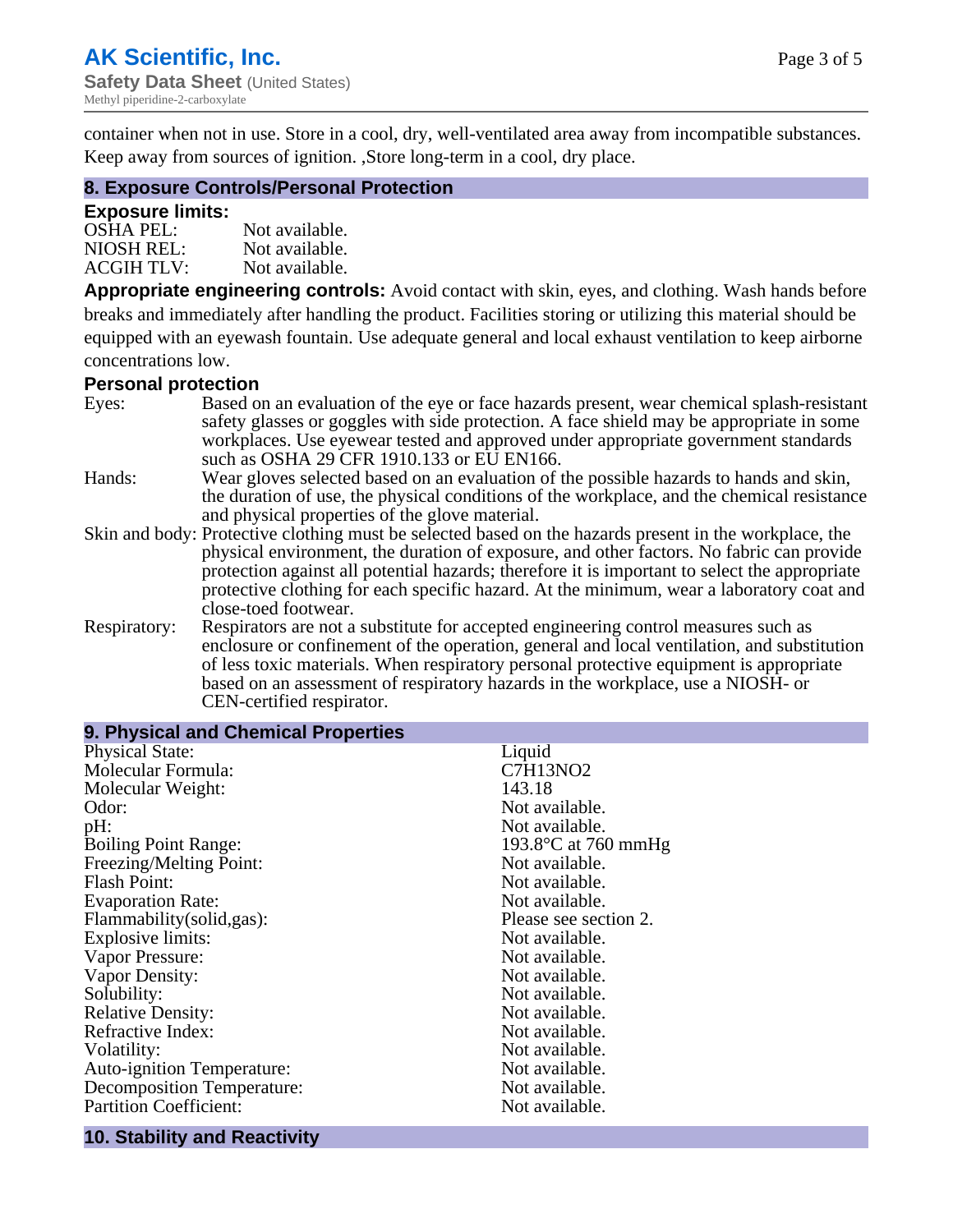| Reactivity:                         | Not available.                                       |
|-------------------------------------|------------------------------------------------------|
| Chemical stability:                 | Stable under recommended temperatures and pressures. |
| Possibility of hazardous reactions: | Not available.                                       |
| Conditions to avoid:                | Dust generation.                                     |
| Incompatible materials:             | Strong oxidizing agents.                             |
| Hazardous decomposition products:   | Carbon oxides, Nitrogen oxides.                      |
|                                     |                                                      |

### **11. Toxicological Information**

| RTECS#                                         | Not available.                                      |
|------------------------------------------------|-----------------------------------------------------|
| Acute toxicity:                                | Not available.                                      |
| Routes of exposure:                            | Inhalation, eye contact, skin contact, ingestion.   |
| Symptoms related to the physical, chemical and | Skin contact may result in inflammation             |
| toxicological characteristics:                 | characterized by itching, scaling, reddening,       |
|                                                | blistering, pain or dryness. Eye contact may result |
|                                                | in redness, pain or severe eye damage. Inhalation   |
|                                                | may cause irritation of the lungs and respiratory   |
|                                                | system. Overexposure may result in serious illness  |

or death.

### **Carcinogenicity**

| IARC: | Not classified.                                                                                       |
|-------|-------------------------------------------------------------------------------------------------------|
| NTP:  | Not listed.                                                                                           |
| OSHA: | Not listed.                                                                                           |
|       | Acute toxic effects: Inflammation of the eye is characterized by redness, watering, and itching. Skin |
|       | inflammation is characterized by itching, scaling, reddening, or, occasionally,                       |
|       | blistering.                                                                                           |

| Not available.                                                       |
|----------------------------------------------------------------------|
|                                                                      |
|                                                                      |
|                                                                      |
|                                                                      |
| Not available.<br>Not available.<br>Not available.<br>Not available. |

### **13. Disposal Considerations**

Disposal of waste: Chemical waste generators must determine whether a discarded chemical is classified as hazardous waste. US EPA guidelines for the classification determination are listed in 40 CFR 261.3. Additionally, waste generators must consult state and local hazardous waste regulations to ensure complete and accurate classification. Observe all federal, state and local regulations when disposing of the substance.

Disposal of packaging: Do not reuse containers. Dispose of as unused product.

| <b>14. Transportation Information</b> |                |
|---------------------------------------|----------------|
| <b>DOT (United States)</b>            |                |
| UN number:                            | Not hazmat     |
| Proper shipping name:                 | Not available. |
| Transport hazard class:               | Not available. |
| Packing group:                        | Not available. |
| <b>IATA</b>                           |                |
| <b>UN Number:</b>                     | <b>TBD</b>     |
| Proper shipping name:                 | Not available. |
| Transport hazard class:               | Not available. |
| Packing group:                        | Not available. |